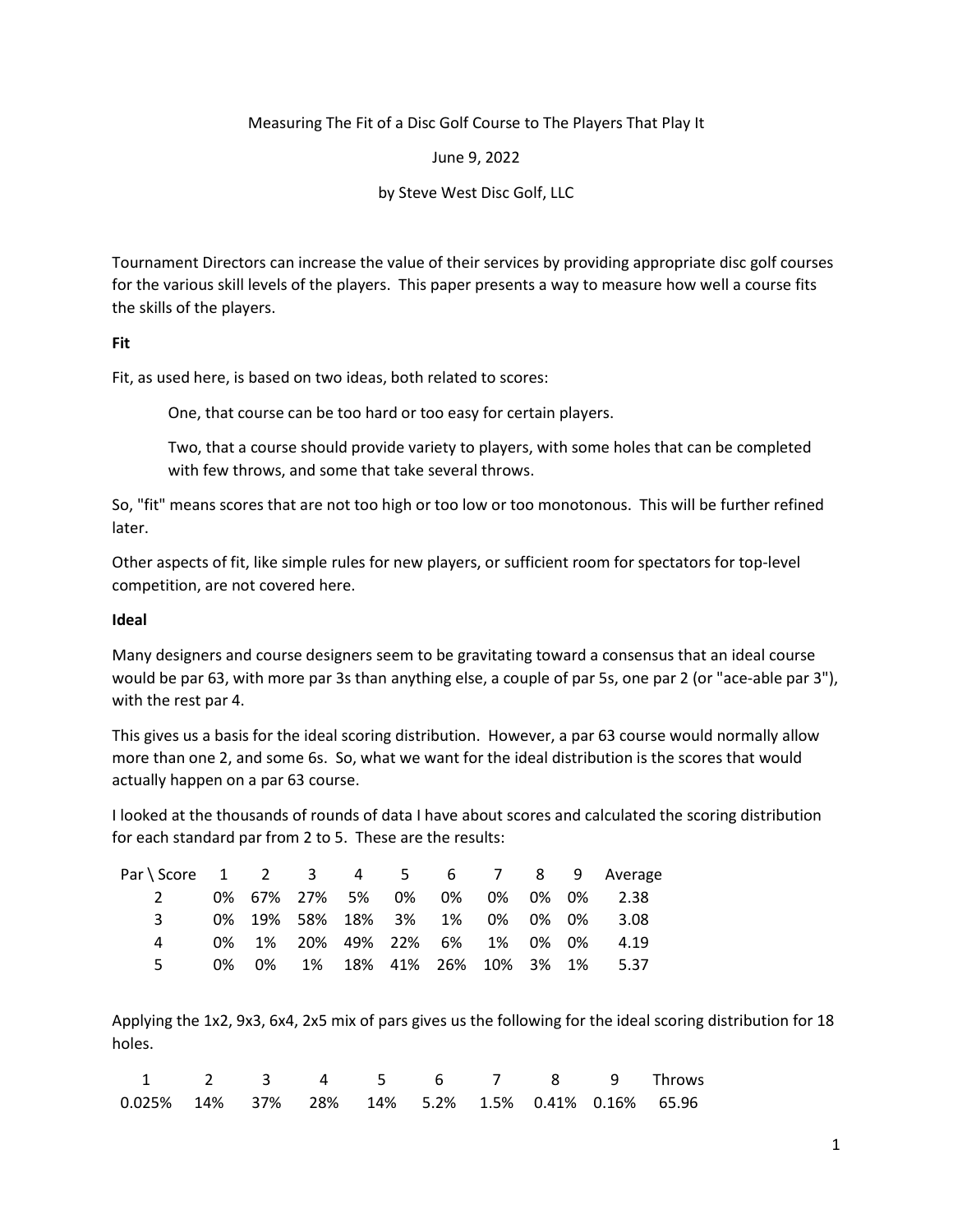With this distribution, most of the throws (27.69) actually happen on the par 3 holes, only a few (2.38) happen on the par 2, and 25.15 happen on the par 4s, with 10.74 coming from the par 5s.

The total score of about 66 might seem high at first glance. That's not the scores we see from the lead card at top events, and it's not the scores we see at most courses in causal play.

However, lead cards are the exception. Those players are playing above their rating for that event. Grabbing the latest DGPT event (Portland Open 2022), we find that the average score for the entire field was 67.09.

Also however, if we consider that most courses are out-dated (from the all par 3 era), or limited by land or money constraints, perhaps the scores we are accustomed to are the result of disc golf not being fully grown yet.

# **Quantifying the Fit**

We want to see how close a course's actual scores are to the ideal scoring distribution. Since "close" implies distance, let's use statistical distance, specifically, Bhattacharyya distance. This compares the frequency of each score in the actual distribution to the frequency of each score in the ideal distribution.

- 1. For each score, find the product of the actual frequency times the ideal frequency.
- 2. Take the square root of the resulting products.
- 3. Sum the square roots.
- 4. Bhattacharyya distance is the negative of the log of the sum.
- 5. However, I want the best Fit to be 100%, so I use 1 minus the distance.

The order of the scores doesn't matter, just how many of each there are. The number of holes doesn't really matter either, the same ideal frequencies can be used for any number of holes. For example, on a 27-hole course there should be about ten scores of 3.

This method can be applied to the scores from a single course from any group of players: one round by one player, or many rounds from one player, or many rounds from players of a given skill level, or all players in a division, or all players from an event. There's no reason it couldn't also be applied to the entire set of courses at one event.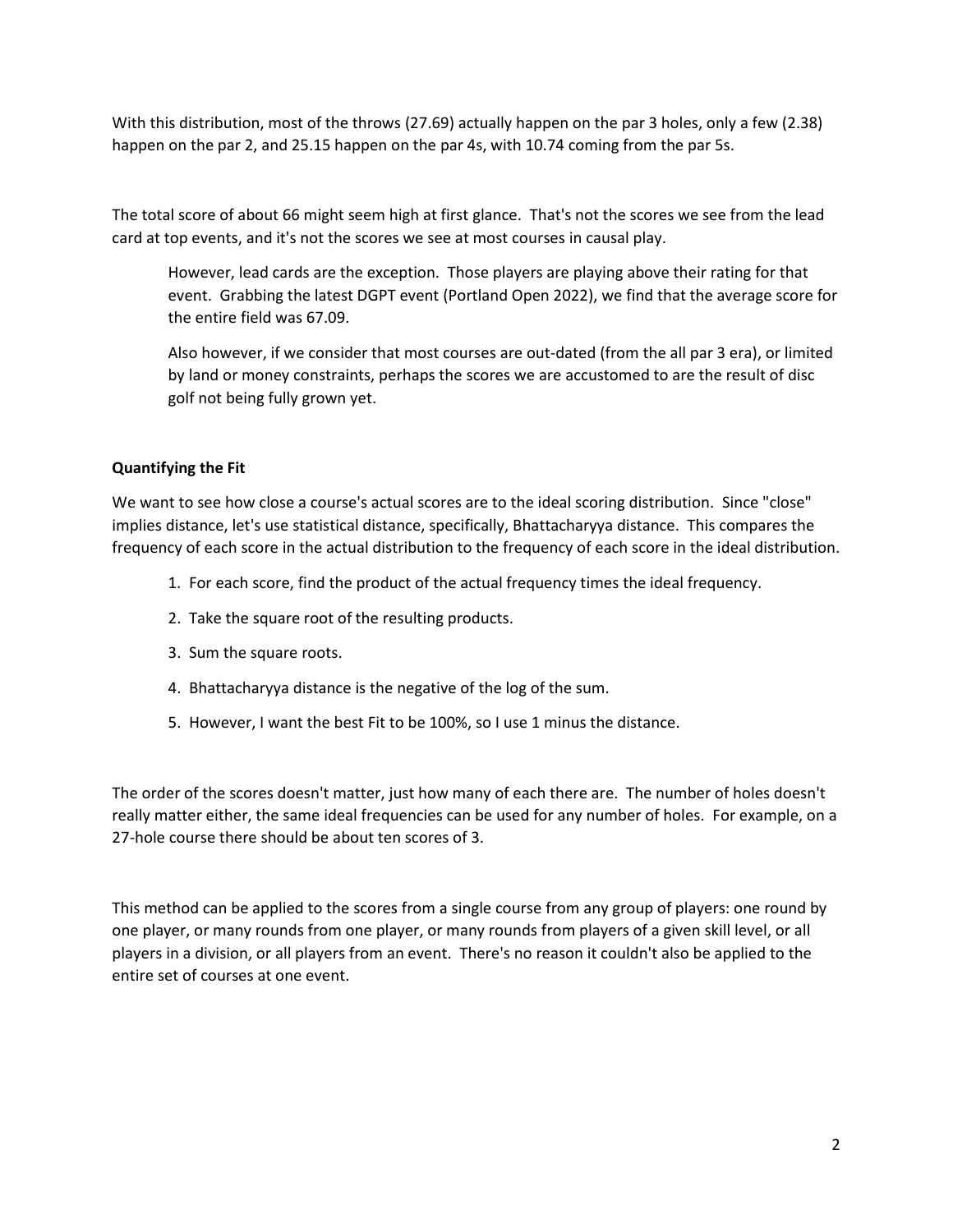#### **Samples**

For a player (on a course with the 1/9/6/2 distribution of pars) who scores par on every hole, the fit is 94.68%.

All birdies = 76.95%, All par = 94.68% All bogeys = 78.60%, All double bogeys = 41.91%, All triple bogeys = negative 7.47%, All par plus four = negative 52.90%.

Negative values are nothing to be concerned about. Fit is defined as one minus distance, and distances can be bigger than 1.

- - - - - - -

Here are all the scores from Prodigy Disc Pro Tour 2022 - Heinola, which admirably served a fairly narrow band of skill levels using just one course.

|  |  |  | 1 2 3 4 5 6 7 8 9 10                |  |
|--|--|--|-------------------------------------|--|
|  |  |  | 1 711 2,268 1,809 793 257 73 24 3 1 |  |

The average score was 65.79, and the fit is 99.89%. This shows that the ideal distribution is not unobtainable, and that it is close to the goal TDs are currently shooting for.

- - - - - - -

Let's look at flat scores. All 2s would be a fit of 7.18%, all 3s = 53.69%, all 4s = 38.17%, all 5s = 2.46%, and all 6s = -46.72%.

- - - - - - -

To see how much of the fit is dependent on only the average score, a course that gives out only 3s and 4s and averages 65.96 would only have a fit of 75.74%.

It is possible to have a course that averages 76.70 which would have a fit of 96.07%, or a course that averages 60.86 which would have a fit of 94.81%.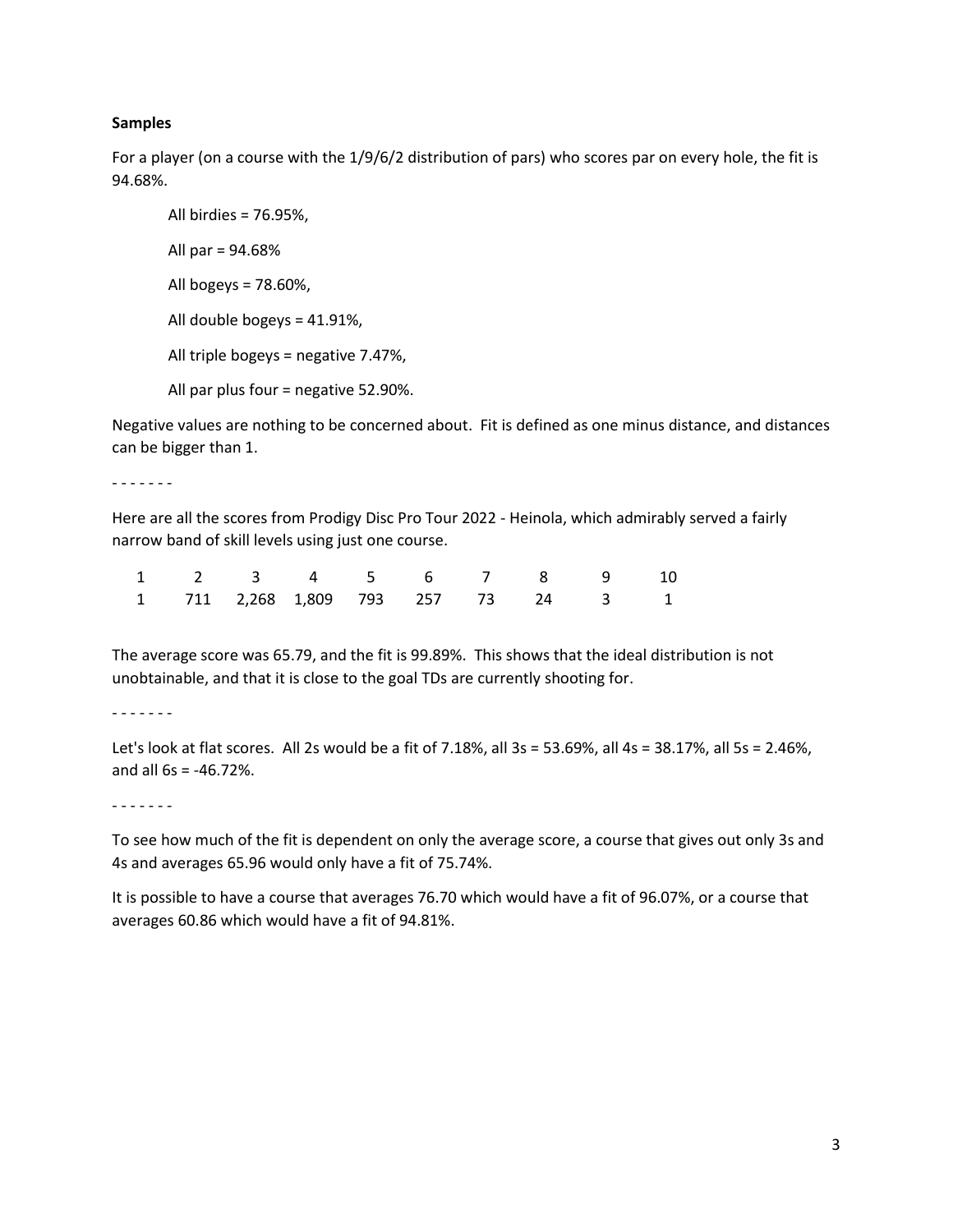## **Representation of Fit Across Skill Levels**

For post-event analysis it would be helpful to be able to see the distribution of ratings of players who played a course, plus the fit at various skill levels.

A bubble chart can show this, with the x-axis being player rating, the y-axis being the fit, and the size of the bubble representing the number of players. However, showing each individual player - or each unique rating - is too chaotic.

To group and smooth the results, I chop the range of ratings into 21 equal parts and summarize each section. The average rating, the fit of the frequencies of all their scores, and the number of players are shown on the bubble graph.

Here is the graph for the Prodigy Disc Pro Tour 2022 - Heinola. This shows how similar (most of) the players were in skill level, and the excellent fit for them. It also shows the few lower-rated players for whom the course was not as good a fit.

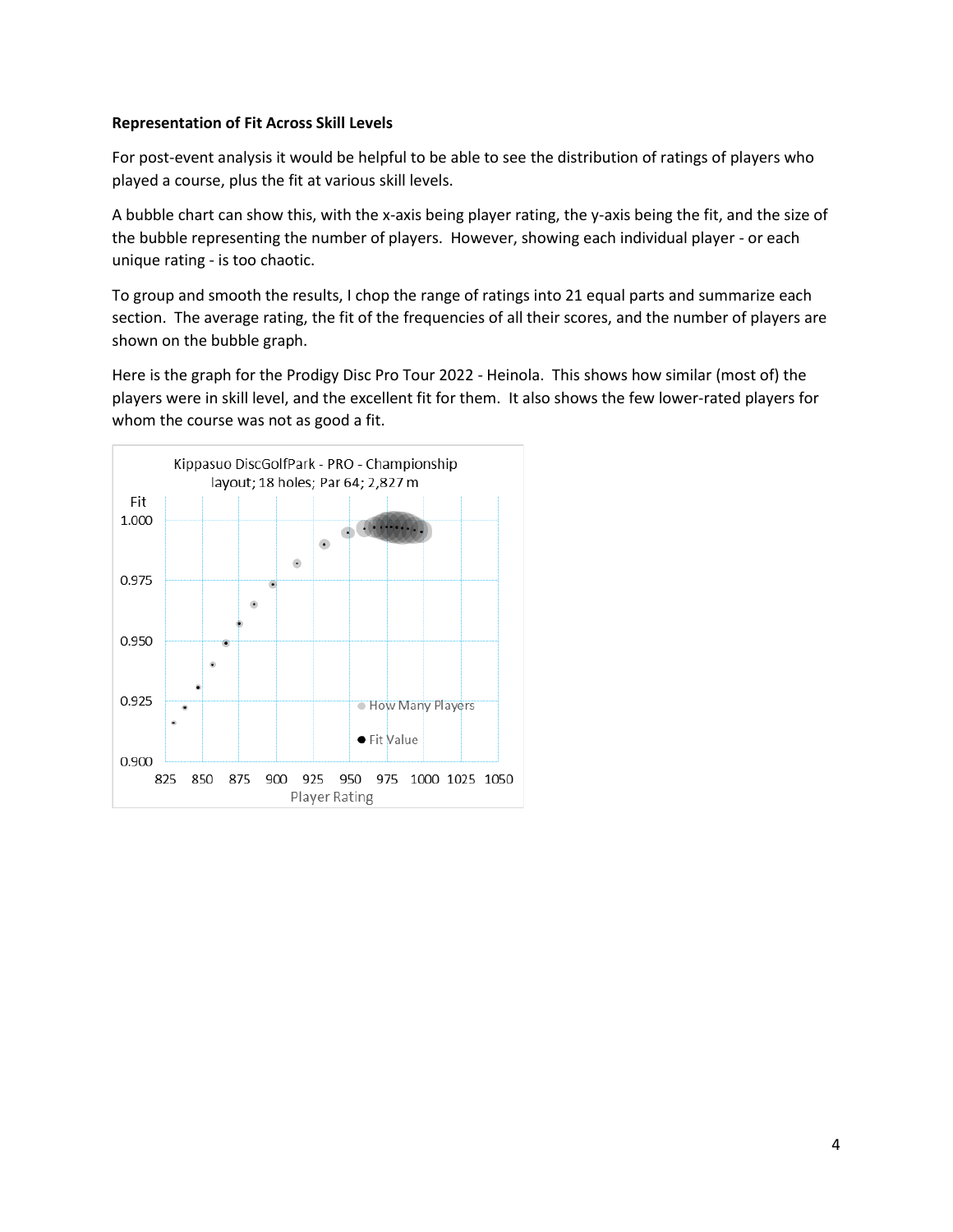

### Here are the graphs from 2022 DGPT - Portland Open presented by Dynamic Discs.

From the chart upper left, we can see that Blue Lake's FPO layout is too hard for FPO. The fit keeps going up as ratings go up - which means fit goes up as scores go down. So, Blue Lake should be made easier to be a better fit for FPO.

How much easier? Let's focus on the FPO players rated 850 and up as contenders. The mix of high and low scores is already pretty good, so if we just reduce the average score, it should result in a good fit for the contenders. The average score for these players was 71.77, which was also the average score for a 935-rated player. The fit for a 935-rated player was 98.07%. The 65.96 average of the ideal distribution corresponds to a rating of 1013, which would have a fit of 99.60%.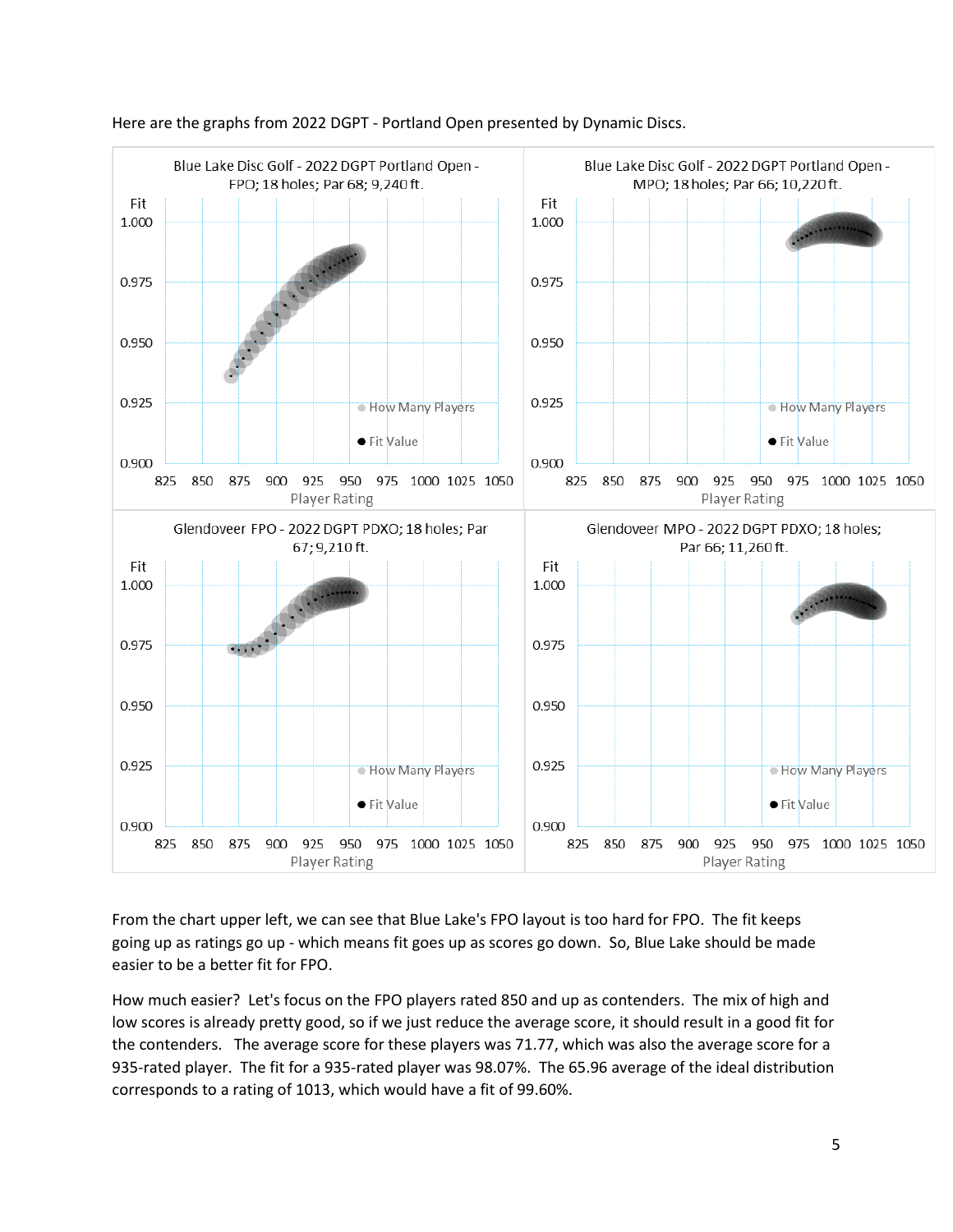To get the average score down to optimal, the course would need to be shortened by 1500 feet, or about 85 feet per hole.

From the chart upper right, we can see that Blue Lake's MPO layout has its maximum fit for players just above 1000-rated. Higher ratings and lower ratings don't have quite as good a fit.

From the chart lower left (above), we can see that the FPO layout on Glendoveer was much better optimized for FPO players than Blue Lake. However, its best fit is for 947-rated players. Shortening the course by 425 feet is indicated.

From the chart lower right (above), we can see that Glendoveer was also optimized fairly well for the MPO players, but not as well as Blue Lake. The average score is already close to ideal, so we need to compare the scoring distribution for 1000-rated players to the ideal.



We see there are too many 3s (a common problem), too many 4s, and not enough 2s.

Looking at the distribution of scores by hole (not shown) I see holes #3, #6, and #13 have more than the recommended cap of 66% of the scores being equal to 3. Holes #7, #9, and #17 look to be 4-heavy for holes of that difficulty.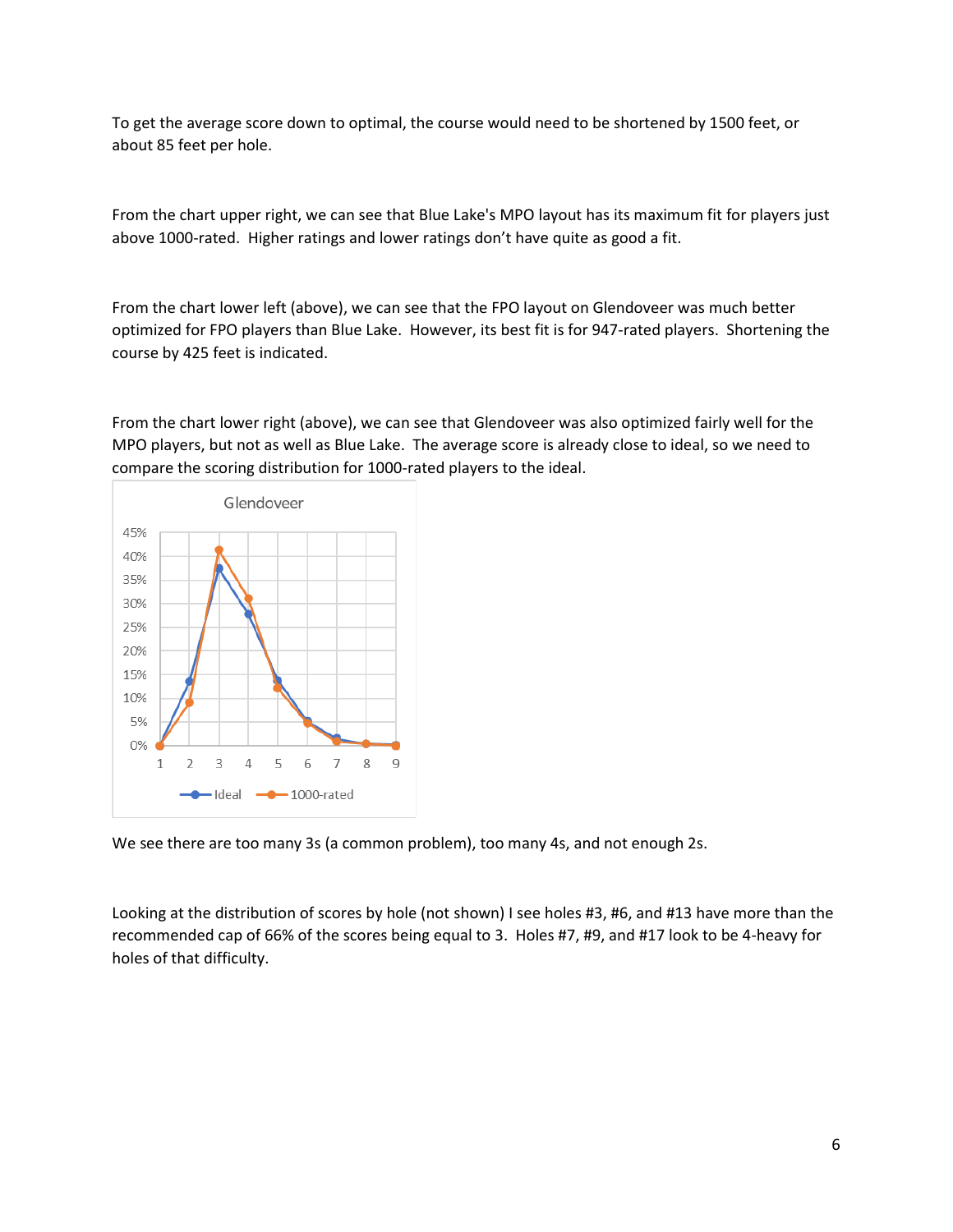

Here is an example of a course that was too easy for the field.

The fit gets better as the rating goes down, and the fit is never very good. This means the fit would be better for everyone if the course was made more difficult. Or, if another course was substituted.

Here is an example of a course that tried to serve too many lower rated players with a course that was still too hard for the highest-rated in the field.



The fit is not great, and is still on an upward trend at the highest ratings, so the course would fit the players better if it were made easier. For the lower rated players, a different course (or set of tees or baskets) would be needed to provide a good fit.